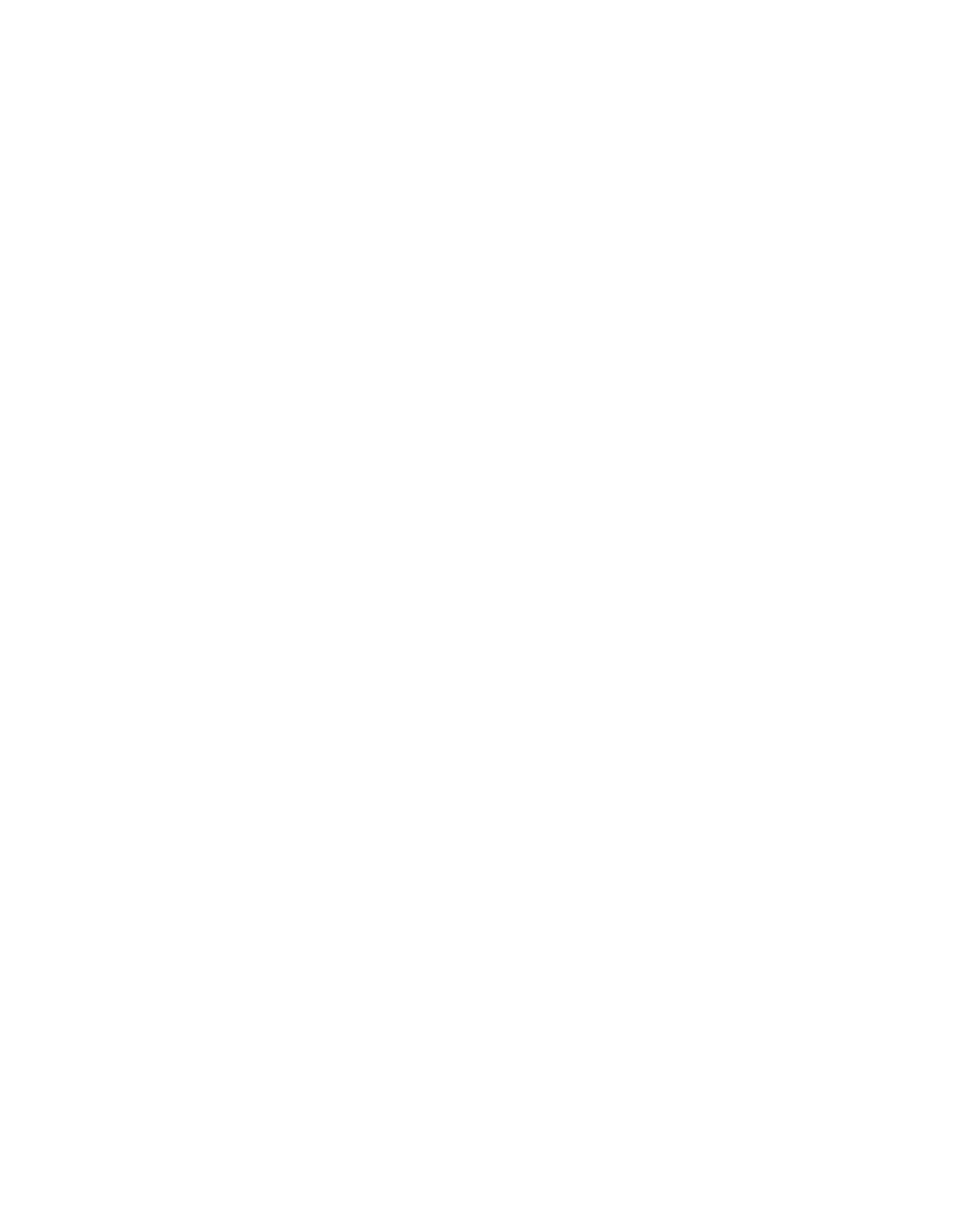# **Urban Design Element**

#### **discussion**

As Seattle grows and changes, urban design policies can help conserve and enhance aspects of the physical environment that make Seattle special to its residents and visitors. These aspects include: its layered, well-defined and diverse neighborhoods; compact, intimate walkable scale; the mixing of uses; close relationship with natural systems; and its parks, streets, and public spaces. Urban design also attempts to direct growth to produce positive outcomes while reducing the negative impacts of change, and guides the fit of old with the new.

Urban Design policies can raise the standards for how private and public developments contribute to the appearance and quality of the city.

Urban design policies build on the ideas and principles outlined in this Plan's urban village strategy and provide an additional tool for implementing the strategy.

Through zoning regulations and design review, the City helps shape the appearance of individual projects. The designation of several historic districts in the city conserves the character of those valued neighborhoods. The way the City builds and maintains major infrastructure, including parks and roads, will continue to define key public spaces and the connections among them.

Urban design policies described here provide a citywide context that will give a coherent approach to the City's future actions in regulating, building and maintaining the city. The policies reflect the diversity of neighborhoods and populations and are part of building equitable communities across the city. The policies also address:

- How to reflect the city's natural setting and features in the shape of new public infrastructure and private development.
- How to fit new development into the city's built form, including the street grid and neighborhood character, that has evolved over 150 years.

• How to enhance the visual and functional qualities of public open spaces and streets.

#### goal

**UD**G1 Maintain and enhance Seattle's character and sense of place, including its built environment and how it respects its natural setting , as the city grows and changes.

## **A** Natural Environment

#### natural environment policies

- **UD**1 Encourage the preservation, protection, and restoration of natural features and land forms such as bluffs, beaches, streams, and remaining evergreen forests that give Seattle its unique sense of place.
- **UD**2 Encourage design that provides physical and visual connections to the natural environment surrounding Seattle, with an emphasis on shorelines and public views of the Olympic and Cascade Mountains.
- **UD**3 Encourage design that recognizes natural systems and integrates ecological functions such as stormwater filtration or retention with other infrastructure and development projects.
- **UD**4 Respect topography, water and natural systems in the built environment, such as by using development regulations or design to "step up or down" hillsides to accommodate significant changes in elevation, or by siting tall buildings to harmonize with the city's topography.
- **UD**5 Increase public access to water---both physical and visual.
- **UD**6 Encourage designs for buildings and public spaces that maximize access to sunlight and provide protection from inclement weather conditions.

August | 2013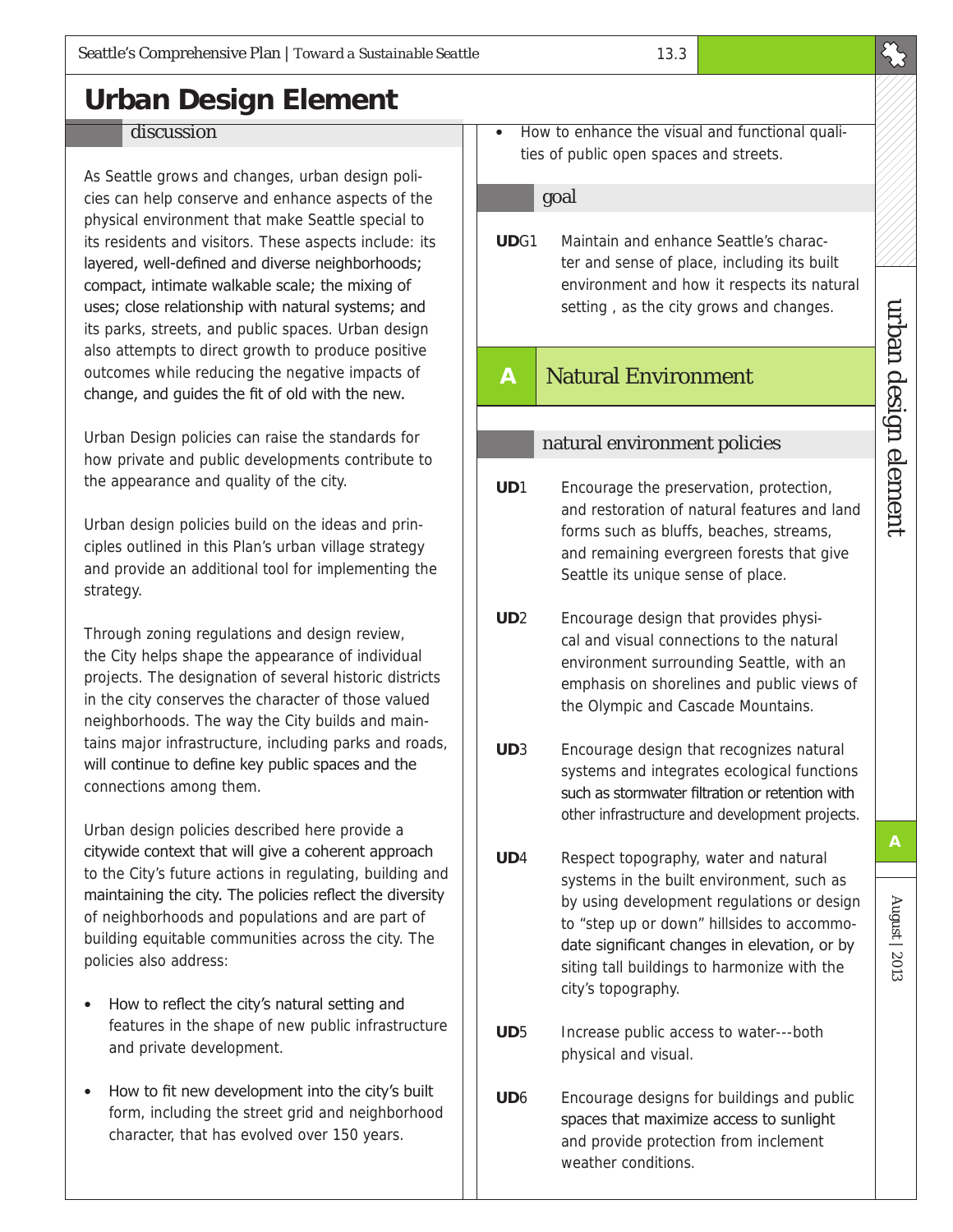|                           |                                   |                                                                                                                                                                                                                  | 13.4                                                                                                                                                                                                                           | Seattle's Comprehensive Plan   Toward a Sustainable Seattle |                                                                                                                                                                                                                                                                                                          |  |
|---------------------------|-----------------------------------|------------------------------------------------------------------------------------------------------------------------------------------------------------------------------------------------------------------|--------------------------------------------------------------------------------------------------------------------------------------------------------------------------------------------------------------------------------|-------------------------------------------------------------|----------------------------------------------------------------------------------------------------------------------------------------------------------------------------------------------------------------------------------------------------------------------------------------------------------|--|
| urban design element<br>B | UD7<br>UD <sub>8</sub>            |                                                                                                                                                                                                                  | Extend landscape strategies to typically<br>under-designed sites such as surface park-<br>ing lots, rooftops and around freeways.<br>Look for ways to connect new develop-<br>ments to the public open space system.           | <b>UD18</b>                                                 | Design streets in urban villages to be<br>pedestrian-friendly by means such as re-<br>specting street grids, providing connections<br>between major activity centers, incorporat-<br>ing public open spaces, and having com-<br>mercial buildings with retail and active uses<br>that abut the sidewalk. |  |
|                           | UD9<br><b>UD10</b><br><b>UD11</b> | Connect open spaces in a citywide network.<br>Design landscaping strategies that can<br>contribute to urban food production.<br>Promote the use of indigenous plants in<br>landscaping to emphasize the region's |                                                                                                                                                                                                                                | <b>UD19</b>                                                 | Design multifamily areas as attractive<br>residential communities with high quality<br>residential buildings, appropriately scaled<br>landscaping, setbacks, street amenities,<br>and limited commercial uses that support<br>the local population.                                                      |  |
|                           | B                                 | natural identity.<br><b>Built Environment</b>                                                                                                                                                                    |                                                                                                                                                                                                                                | <b>UD21</b>                                                 | Use building forms and height to enhance<br>desirable city patterns of attractive and<br>walkable neighborhoods.                                                                                                                                                                                         |  |
|                           |                                   | built environment policies                                                                                                                                                                                       |                                                                                                                                                                                                                                | <b>UD22</b>                                                 | Use groupings of tall buildings, instead of<br>solitary towers, to enhance topographic<br>form or define districts.                                                                                                                                                                                      |  |
|                           | <b>UD12</b>                       |                                                                                                                                                                                                                  | Design public infrastructure and private<br>developments to emphasize the positive as-<br>pects of existing block and street patterns.                                                                                         | <b>UD23</b>                                                 | Allow taller buildings in key locations, such<br>as close to light rail transit stations, to<br>provide visual focus and define activity cen-<br>ters.                                                                                                                                                   |  |
|                           | <b>UD13</b>                       |                                                                                                                                                                                                                  | Integrate new housing in single-family<br>neighborhoods in ways that allow flexibility in<br>the size and design of units, recognizing the<br>character and scale of existing neighborhoods.                                   | <b>UD24</b>                                                 | Design tall buildings with setbacks to<br>provide sunlight to public streets, parks, or<br>open spaces, and access to major public<br>views or view corridors.                                                                                                                                           |  |
|                           | <b>UD14</b>                       |                                                                                                                                                                                                                  | Design streets to give them distinctive iden-<br>tities based on a citywide street hierarchy.                                                                                                                                  | <b>UD25</b>                                                 | Locate and site tall structures in ways<br>that respect natural surroundings and key                                                                                                                                                                                                                     |  |
|                           | <b>UD15</b>                       |                                                                                                                                                                                                                  | Design streets as public spaces by encour-<br>aging active, rich ground floor facades,<br>especially along important walking routes.                                                                                           |                                                             | natural features, such as by having lower<br>building heights near major water bodies.                                                                                                                                                                                                                   |  |
| August   2013             | <b>UD16</b>                       |                                                                                                                                                                                                                  | Preserve, strengthen, and, as opportunities<br>permit, reconnect Seattle's street grid as a<br>means to knit together neighborhoods and<br>to connect various districts of the city.                                           | <b>UD26</b>                                                 | For buildings that are not tall, reduce<br>setbacks from the street, while maintaining<br>adequate sidewalk width for pedestrians,<br>to encourage better scale relationships<br>between horizontal width of streets and<br>vertical walls of buildings.                                                 |  |
|                           | <b>UD17</b>                       |                                                                                                                                                                                                                  | Develop a system of street designs that re-<br>flect a street's function, right-of-way width,<br>adjoining uses and opportunities for provid-<br>ing open space and green infrastructure,<br>such as storm water infiltration. |                                                             |                                                                                                                                                                                                                                                                                                          |  |